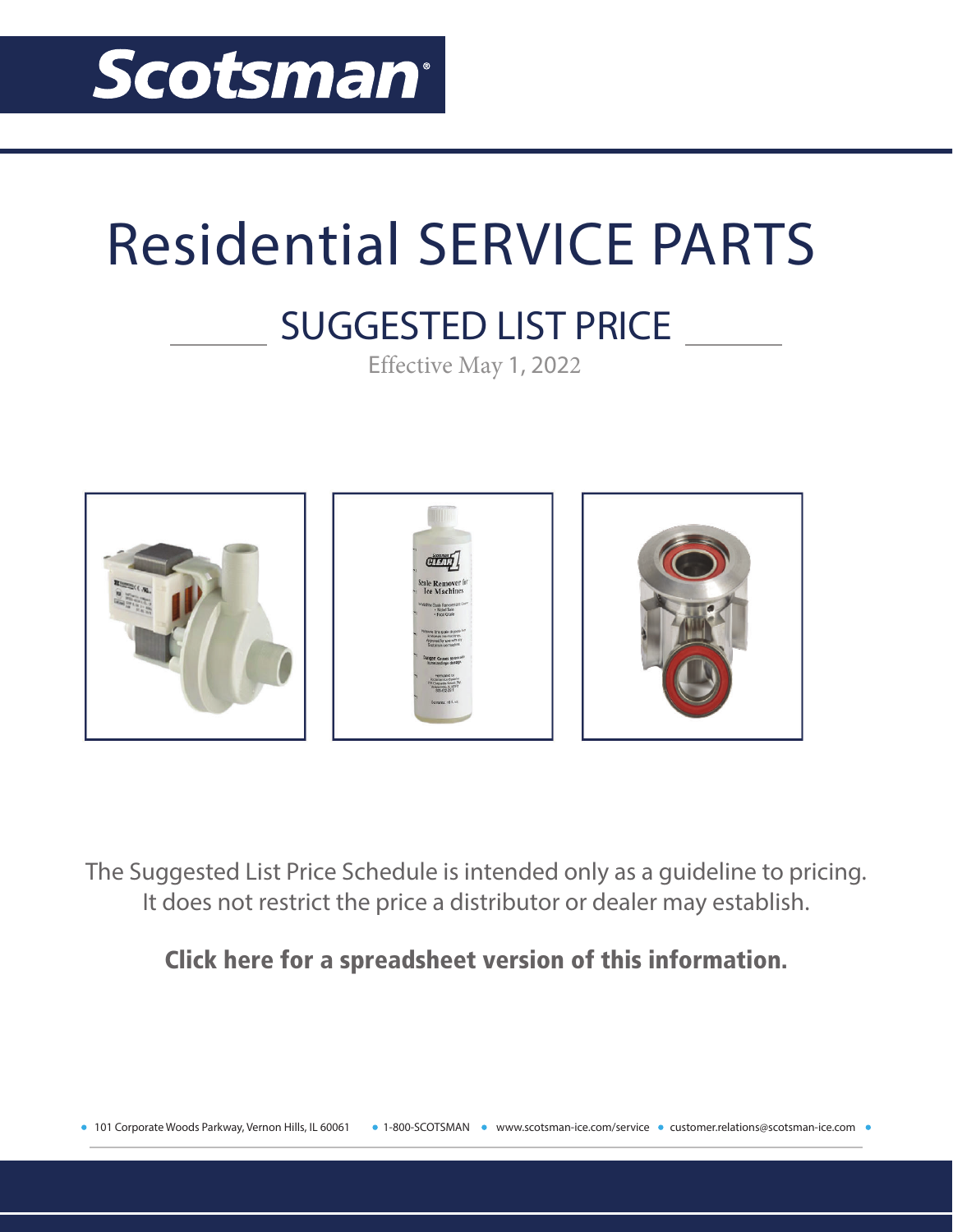|                                         | 02-3256-01 INSULATION & BAG  OBSOLETE       |  |
|-----------------------------------------|---------------------------------------------|--|
|                                         |                                             |  |
|                                         |                                             |  |
|                                         |                                             |  |
| 02-1338-01 HOSE CLAMP OBSOLETE          |                                             |  |
|                                         |                                             |  |
|                                         |                                             |  |
|                                         |                                             |  |
|                                         |                                             |  |
|                                         | 02-3532-01 IMPELLER & HOUSING K OBSOLETE    |  |
|                                         | 02-3661-20 EVAPORATOR COMPLETE  OBSOLETE    |  |
|                                         |                                             |  |
| 02185571W  GRILL - FRONT  OBSOLETE      | 02-3847-01 HANDLE STAINLESS STE \$309.32    |  |
| 02185622W  SWITCH - ROCKER  \$180.40    |                                             |  |
|                                         |                                             |  |
| 02185656W  RIGHT SIDE FILLER OBSOLETE   |                                             |  |
|                                         |                                             |  |
| 02-1874-11 PLUG BUTTON, Nickel OBSOLETE |                                             |  |
|                                         | 02-3985-21 DOOR - FRONT  OBSOLETE           |  |
|                                         |                                             |  |
| 02-1923-00 BIN INSERT  USE 02-1923-01   | 02-4002-01 HOUSING LIGHT  OBSOLETE          |  |
|                                         |                                             |  |
|                                         | 02-4193-01 BIN DRAIN GASKET 34.65           |  |
|                                         |                                             |  |
|                                         | 02-4365-01 EVAP COMPARTMENT FRO  \$21.80    |  |
| 02-2243-02 KICK PLATE BLACK \$67.45     | 02-4368-01 PUMP OUTLET TUBE ASS \$11.28     |  |
|                                         | 02-4369-01 SUMP CLEAN OUT COVER \$22.51     |  |
|                                         | 02-4370-21 KIT-SPRAYER TOP-SET OF 3 \$29.88 |  |
|                                         | 02-4371-02 SPRAYER ASSEMBLY  USE 02-4371-03 |  |
| 02-2481-02 BUTTON -PLUG BLACK \$7.66    |                                             |  |
|                                         |                                             |  |
|                                         | 02-4375-01 EVAP BRACKET LEFT SI \$9.19      |  |
| 02-2497-01 COMP-MOUNTING CLIP OBSOLETE  | 02-4375-02 EVAP BRACKET RIGHT S \$9.19      |  |
|                                         | 02-4376-01 EVAP ASSEMBLY 24 CUB  \$770.67   |  |
|                                         | 02-4376-02 EVAP ASSEMBLY 12 CUBE \$588.70   |  |
| 02-2507-01 EVAPORATOR DOOR  OBSOLETE    |                                             |  |
|                                         |                                             |  |
|                                         | 02-4381-01 EVAP WATER INLET BAR  \$10.32    |  |
|                                         | 02-4381-02 EVAP WATER INLET SPO \$10.32     |  |
|                                         | 02-4381-03 EVAP WATER INLET \$7.66          |  |
| 02-2823-01 HOUSING THERMOSTAT \$145.46  | 02-4383-01 SPRING CLAMP OBSOLETE            |  |
| 02-2860-01 SHROUD BTM  OBSOLETE         |                                             |  |
| 02-2861-01 SHROUD TOP OBSOLETE          |                                             |  |
|                                         |                                             |  |
|                                         |                                             |  |
| 02-3081-01 RETAINING ROD  OBSOLETE      | 02-4412-01 BIN DRAIN TUBE GRAVITY  \$26.95  |  |
|                                         | 02-4413-01 BIN DRAIN TUBE PUMP \$54.47      |  |
|                                         |                                             |  |

L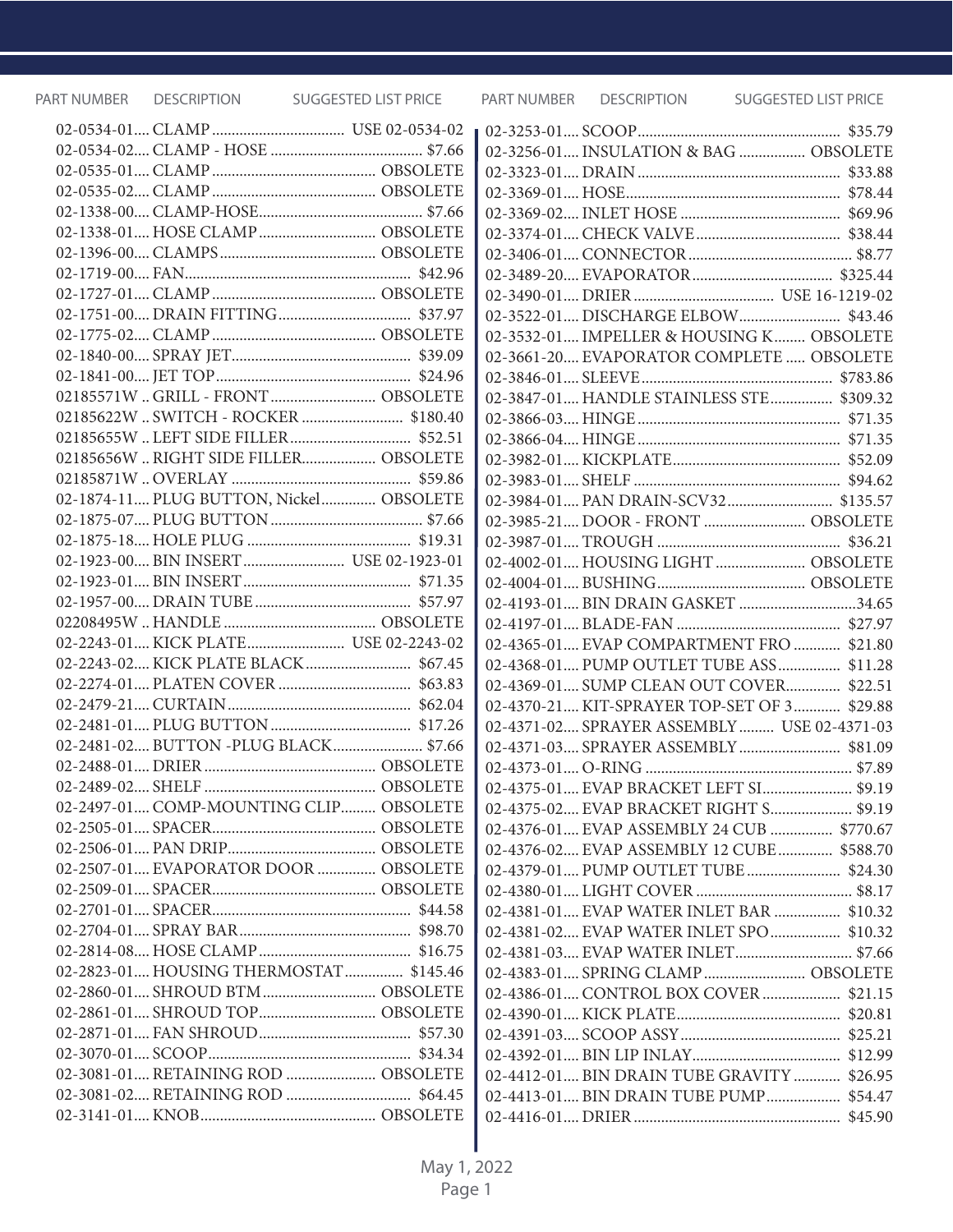| PART NUMBER DESCRIPTION                          | <b>SUGGESTED LIST PRICE</b> |
|--------------------------------------------------|-----------------------------|
| 02-4426-01 TOP PANEL INSULATION  \$53.38         |                             |
|                                                  |                             |
| 02-4428-01 SUMP DRAIN TUBE \$7.77                |                             |
|                                                  |                             |
| 02-4430-42 VERTICAL HANDLE WHITE  \$295.66       |                             |
| 02-4430-52 VERTICAL HANDLE BLACK \$295.66        |                             |
| 02-4433-01 PANEL CORNER SUPPORT \$11.35          |                             |
| 02-4433-02 PANEL CORNER SUPPORT \$11.35          |                             |
|                                                  |                             |
| 02-4438-02 GASKET STRIP  OBSOLETE                |                             |
| 02-4441-01 SERVICE PANEL HANDLE \$10.48          |                             |
| 02-4450-01 CONDENSER FILLER  \$13.99             |                             |
| 02-4474-01 HINGE COVER PACKAGE  \$117.72         |                             |
| 02-4475-01 EVAP COMP GROMMET \$7.66              |                             |
| 02-4508-01 SUMP CLEANOUT SCC30 \$16.12           |                             |
|                                                  |                             |
|                                                  |                             |
|                                                  |                             |
| 02-4580-21 gear reducer complete USE 02-4580-22  |                             |
| 02-4580-22 gear reducer complete  USE 02-4580-23 |                             |
| 02-4580-23 gear reducer complete \$1,891.98      |                             |
| 02-4582-01 shelf gear & evap assy \$133.53       |                             |
| 02-4585-21 machine compartment cover  OBSOLETE   |                             |
|                                                  |                             |
|                                                  |                             |
|                                                  |                             |
|                                                  |                             |
|                                                  |                             |
|                                                  |                             |
|                                                  |                             |
| 02-4655-02 DRIER, R-134-A OBSOLETE               |                             |
| 02-4655-03 CONDENSER FAN BLADE  OBSOLETE         |                             |
|                                                  |                             |
|                                                  |                             |
| 02-4655-06 COMPRESSOR ASSY  OBSOLETE             |                             |
|                                                  |                             |
|                                                  |                             |
| 02-4655-09 EVAPORATOR OBSOLETE                   |                             |
|                                                  |                             |
| 02-4655-12 HINGE ASSEMBLY  OBSOLETE              |                             |
| 02-4655-13 DOOR ASSEMBLY  OBSOLETE               |                             |
|                                                  |                             |
|                                                  |                             |
| 02-4655-16 CONDENSER FAN MOTOR & BLADE \$145.25  |                             |
|                                                  |                             |
|                                                  |                             |
|                                                  |                             |
|                                                  |                             |
|                                                  |                             |
|                                                  |                             |
|                                                  |                             |
|                                                  |                             |

PART NUMBER DESCRIPTION SUGGESTED LIST PRICE

| 03-1403-86 SCREW #8-32 X 1/2 BL \$7.66     |  |
|--------------------------------------------|--|
|                                            |  |
|                                            |  |
|                                            |  |
|                                            |  |
|                                            |  |
|                                            |  |
| 03-1404-24 SCREW #10 x 5/8 18-8  \$7.66    |  |
|                                            |  |
|                                            |  |
|                                            |  |
|                                            |  |
|                                            |  |
|                                            |  |
|                                            |  |
|                                            |  |
|                                            |  |
| 03-1407-06 TYPE A PLAIN WASHER  \$7.89     |  |
|                                            |  |
|                                            |  |
| 03-1417-01TOOTHED LOCKWASHERS OBSOLETE     |  |
| 03-1417-05 TOOTHED LOCKWASHERS \$7.66      |  |
| 03-1417-14 TOOTHED LOCKWASHERS \$7.66      |  |
| 03-1418-24 FLAT HEAD SCREWS \$7.66         |  |
| 03-1418-40 FLAT HEAD SCREW  OBSOLETE       |  |
|                                            |  |
|                                            |  |
|                                            |  |
|                                            |  |
|                                            |  |
|                                            |  |
| 03-1433-00 PLASTIC RIVET  OBSOLETE         |  |
|                                            |  |
|                                            |  |
|                                            |  |
|                                            |  |
| 03-1607-01 F.H. MACHINE-SCREW  \$7.66      |  |
|                                            |  |
|                                            |  |
| 03-1608-01 LEG LEVELERS-ADJUSTABLE \$12.61 |  |
|                                            |  |
|                                            |  |
|                                            |  |
|                                            |  |
|                                            |  |
|                                            |  |
|                                            |  |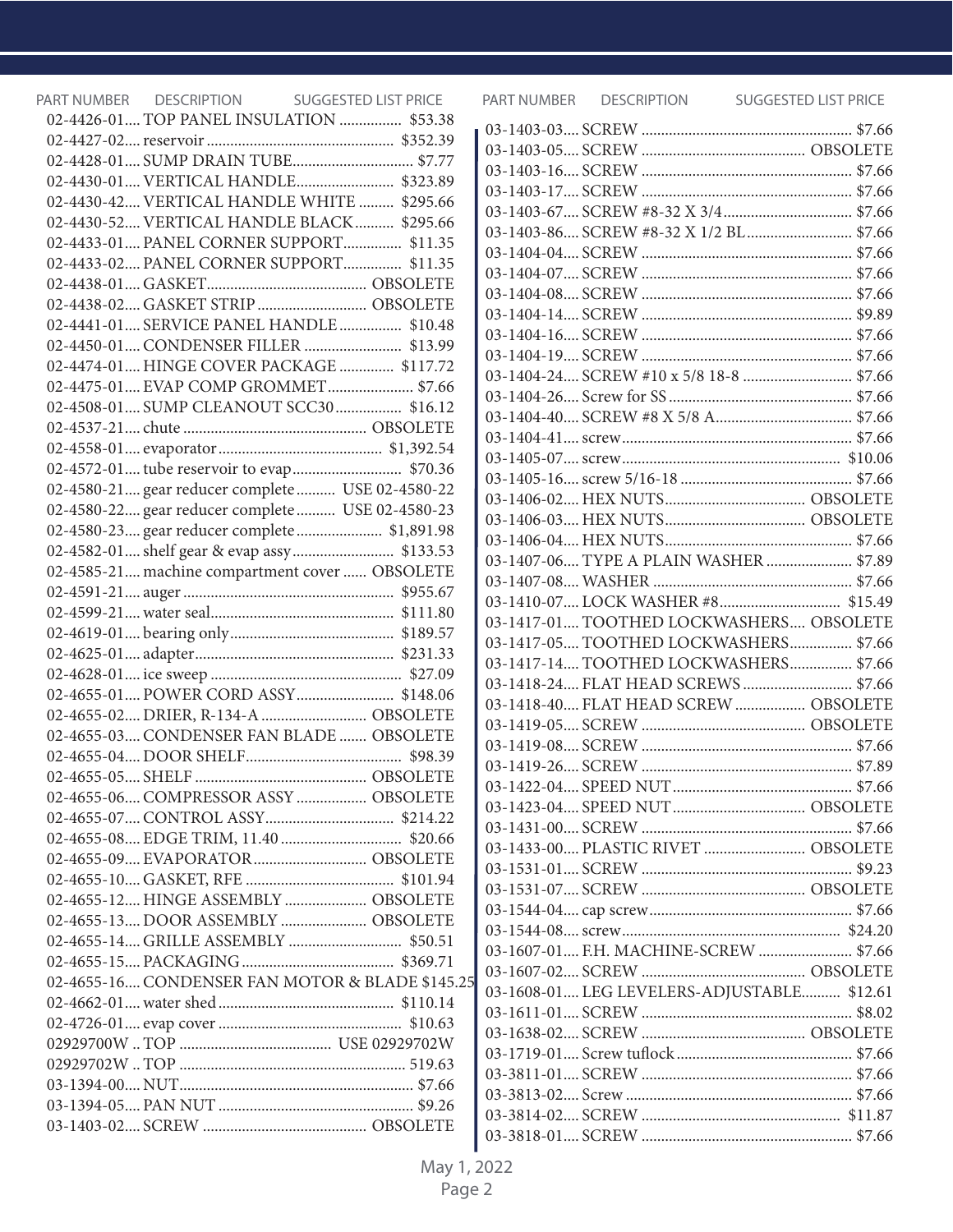|                                                | 0650109-00 VALVE BODY OBSOLETE                  |  |
|------------------------------------------------|-------------------------------------------------|--|
| 03-3836-03 HI-LO SCREW #8 X 1/2 \$7.66         |                                                 |  |
| 03-3869-01 ALUMINUM CLAMPS \$7.66              | 0650475-00 METAL CLIP  USE F650475-02           |  |
| 03-3892-01 SCREW-#8-32 KNURLED \$7.66          | 0650499-01 HOSE CLAMP OBSOLETE                  |  |
| 03-3904-01 SPRING-CHECK VALVE  \$7.66          | 0650530-00 INSULATION/COVER  OBSOLETE           |  |
|                                                |                                                 |  |
|                                                |                                                 |  |
|                                                | 0660211-01 DRAIN TOP USE F660211-01             |  |
|                                                | 0660219-01 DRAIN TUBE USE F660219-01            |  |
|                                                | 0660224-00 WATER DRAIN FITTING USE F660224-00   |  |
|                                                |                                                 |  |
|                                                | 0660286-00 DOOR BUSHING USE F660286-00          |  |
| 0460001-00 HOSE CLAMP OBSOLETE                 | 0660296-01  SPINNER JET  USE F660296-02         |  |
| 0460004-00 HOSE CLAMP OBSOLETE                 |                                                 |  |
|                                                |                                                 |  |
|                                                |                                                 |  |
|                                                | 0660387-01  OVER FLOW STAND  USE F660387-01     |  |
|                                                | 0660388-00 CURTAIN BRACKET LT.  USE F660388-00  |  |
|                                                | 0660388-01 CURTAIN BRACKET RT USE F660388-01    |  |
|                                                | 0660395-01 EVAPORATOR CHAMBER OBSOLETE          |  |
|                                                | 0660433-00 SUMP COVER USE F660433-00            |  |
| 060529-01  SPRAY COVER - SET O  USE F060529-01 | 0660463-02 PUMP FAN BLADE OBSOLETE              |  |
|                                                |                                                 |  |
| 0610159-02 DRAIN HOSE USE F610159-02           | 0660468-00 UPPER DOOR FRAME  USE F660468-02     |  |
|                                                | 0660468-02 DOOR FRAME UPPER  USE F660468-02     |  |
|                                                | 0660484-00 FAN SHROUD OBSOLETE                  |  |
|                                                | 0660516-00 SPACER LEG USE F660516-00            |  |
|                                                | 0660519-01 SPRAY COVER USE F060529-01           |  |
|                                                | 0660519-02 SPRAY COVER USE F060529-01           |  |
|                                                | 0660535-00 NUT RING USE F660535-00              |  |
| 0620058-43 OVERLOAD USE F620058-93             |                                                 |  |
|                                                | 0669469-01  CURTAIN BRACKET  USE F660469-02     |  |
| 0620075-03 HI PRESSURE CUT OUT OBSOLETE        | 0670012-00 VALVE PISTON OBSOLETE                |  |
| 0620167-24 START CAPACITOR  USE F620167-55     | 0670093-00 COMPRESSOR OBSOLETE                  |  |
| 0620167-34 START CAPACITOR  USE F620167-17     | 0670101-05 COMPRESSOR USE F670101-05            |  |
| 0620209-00 THERMOSTAT - BIN USE F630005-00     | 0701937-00 FRONT PANEL  OBSOLETE                |  |
| 0620264-02 EVAP. THERMOSTAT OBSOLETE           | 0701937-09  FRONT PANEL  OBSOLETE               |  |
| 0620264-11 CUBE SIZE CONTROL USE F620264-11    | 0701938-01 BACK PANEL SS OBSOLETE               |  |
| 0620276-02 CONDENSER USE F620276-02            |                                                 |  |
| 0620306-27  HOT GAS VALVE BODY  USE F620306-27 | 0701939-03 TOP PANEL USE F701939-04             |  |
| 0620306-51 HOT GAS VALVE COIL USE F620306-51   | 0701939-04 PANEL TOP  USE F701939-04            |  |
| 0620420-00 CONDENSER A/C USE F620420-00        | 0701945-00 LOWER BACK PANEL  USE F701945-01     |  |
| 0620443-01 HI TEMP CUT-OUT OBSOLETE            | 0701945-01  LOWER BACK PANEL SS  USE F701945-01 |  |
|                                                | 0702179-00 BACK PANEL  USE F702179-00           |  |
| 0630005-00 BIN THERMOSTAT  USE F630005-00      | 0702248-03 PANEL BACK LOWER  USE F702248-03     |  |
| 0630020-01 STRAINER USE F630020-01             | 0702295-00 PANEL BACK  USE F702295-00           |  |
| 0630114-01 TERMINAL BOARD  USE F630114-01      | 0704246-03 BRACKET FAN MOTOR OBSOLETE           |  |
| 0630115-00 PUMP SOCKET  OBSOLETE               | 0705219-00 COVER CONTROL BOX USE F705219-00     |  |
| 0630137-00 STRAINER  USE F630137-00            |                                                 |  |

| 0650109-00 VALVE BODY OBSOLETE                  |  |
|-------------------------------------------------|--|
|                                                 |  |
| 0650475-00 METAL CLIP  USE F650475-02           |  |
| 0650499-01 HOSE CLAMP OBSOLETE                  |  |
| 0650530-00 INSULATION/COVER OBSOLETE            |  |
|                                                 |  |
|                                                 |  |
| 0660211-01 DRAIN TOP USE F660211-01             |  |
| 0660219-01 DRAIN TUBE USE F660219-01            |  |
| 0660224-00 WATER DRAIN FITTING USE F660224-00   |  |
|                                                 |  |
| 0660286-00 DOOR BUSHING USE F660286-00          |  |
| 0660296-01  SPINNER JET  USE F660296-02         |  |
|                                                 |  |
|                                                 |  |
|                                                 |  |
| 0660387-01  OVER FLOW STAND  USE F660387-01     |  |
| 0660388-00 CURTAIN BRACKET LT.  USE F660388-00  |  |
| 0660388-01 CURTAIN BRACKET RT USE F660388-01    |  |
| 0660395-01 EVAPORATOR CHAMBER OBSOLETE          |  |
| 0660433-00 SUMP COVER USE F660433-00            |  |
| 0660463-02 PUMP FAN BLADE OBSOLETE              |  |
|                                                 |  |
| 0660468-00 UPPER DOOR FRAME  USE F660468-02     |  |
| 0660468-02 DOOR FRAME UPPER  USE F660468-02     |  |
| 0660484-00 FAN SHROUD OBSOLETE                  |  |
| 0660516-00 SPACER LEG USE F660516-00            |  |
| 0660519-01 SPRAY COVER USE F060529-01           |  |
| 0660519-02 SPRAY COVER USE F060529-01           |  |
| 0660535-00 NUT RING USE F660535-00              |  |
|                                                 |  |
| 0669469-01 CURTAIN BRACKET USE F660469-02       |  |
| 0670012-00 VALVE PISTON OBSOLETE                |  |
| 0670093-00 COMPRESSOR OBSOLETE                  |  |
| 0670101-05 COMPRESSOR USE F670101-05            |  |
| 0701937-00 FRONT PANEL  OBSOLETE                |  |
| 0701937-09 FRONT PANEL  OBSOLETE                |  |
| 0701938-01 BACK PANEL SS OBSOLETE               |  |
|                                                 |  |
| 0701939-03 TOP PANEL USE F701939-04             |  |
| 0701939-04 PANEL TOP  USE F701939-04            |  |
| 0701945-00  LOWER BACK PANEL  USE F701945-01    |  |
| 0701945-01  LOWER BACK PANEL SS  USE F701945-01 |  |
| 0702179-00 BACK PANEL  USE F702179-00           |  |
| 0702248-03  PANEL BACK LOWER  USE F702248-03    |  |
| 0702295-00 PANEL BACK  USE F702295-00           |  |
| 0704246-03 BRACKET FAN MOTOR OBSOLETE           |  |
| 0705219-00 COVER CONTROL BOX  USE F705219-00    |  |
|                                                 |  |
|                                                 |  |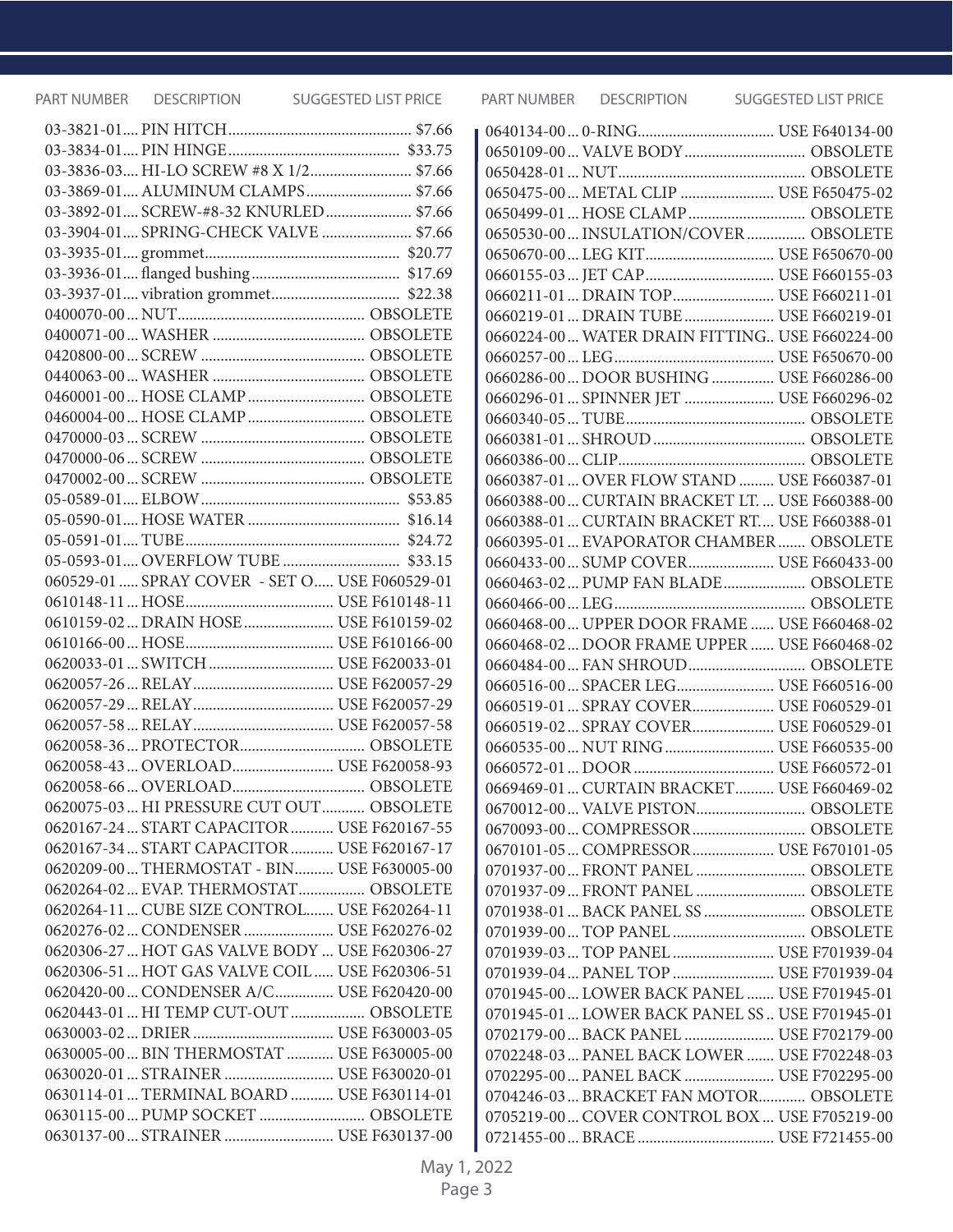| <b>PART NUMBER</b> | DESCRIPTION | <b>SUGGESTED LIST PRICE</b>                                                             | PART NUMBER | DESCRIPTION | SUGGESTED LIST PRICE                                                           |
|--------------------|-------------|-----------------------------------------------------------------------------------------|-------------|-------------|--------------------------------------------------------------------------------|
|                    |             | 0721668-05 FRONT PLATE USE F721668-05                                                   |             |             |                                                                                |
|                    |             | 0721695-01  PANEL FRONT  USE F721695-01                                                 |             |             | 11-0584-21 CONTROL-CUBE TEMP  USE 11-0619-21                                   |
|                    |             | 0721808-00 PANEL RIGHT SIDE USE F721808-00                                              |             |             | 11-0586-21 THERMOSTAT OBSOLETE                                                 |
|                    |             | 0721809-00  PANEL LEFT SIDE USE F721809-00                                              |             |             |                                                                                |
|                    |             | 0723073-00 CHUTE HOOK  OBSOLETE                                                         |             |             |                                                                                |
|                    |             |                                                                                         |             |             |                                                                                |
|                    |             | 0732017-00 BIN THERMOSTAT HOLDER USE F732017-00                                         |             |             |                                                                                |
|                    |             |                                                                                         |             |             |                                                                                |
|                    |             |                                                                                         |             |             | 11-0619-21 CUBE SIZE CONTROL \$106.14                                          |
|                    |             |                                                                                         |             |             |                                                                                |
|                    |             | 0742101-03 PUMP BRACKET USE F660470-02                                                  |             |             |                                                                                |
|                    |             | 0743118-06 SUPPLY HOSE OBSOLETE                                                         |             |             |                                                                                |
|                    |             | 0744014-05 DRAIN HOSE INS.  USE F744014-05                                              |             |             |                                                                                |
|                    |             |                                                                                         |             |             | 12-1434-02 VALVE-INLET OBSOLETE                                                |
|                    |             | 0756782-20 WATER PUMP OBSOLETE                                                          |             |             |                                                                                |
|                    |             |                                                                                         |             |             |                                                                                |
|                    |             |                                                                                         |             |             |                                                                                |
|                    |             | 0781306-20  UNIT FRAME OBSOLETE                                                         |             |             |                                                                                |
|                    |             | 0782070-13 STORAGE BIN  USE F060498-01                                                  |             |             |                                                                                |
|                    |             | 0784169-09 CURTAIN USE F784169-09R                                                      |             |             |                                                                                |
|                    |             | 0784278-02 SUCTION LINE/ACCUMULATOR OBSOLETE                                            |             |             |                                                                                |
|                    |             | 0784297-00 EVAPORATOR USE F784297-01                                                    |             |             | 12-2007-01 VALVE BODY & PLUNGER  OBSOLETE                                      |
|                    |             | 0784297-01  EVAPORATOR  USE F784297-01                                                  |             |             |                                                                                |
|                    |             | 0784297-11 EVAPORATOR USE F784297-01                                                    |             |             |                                                                                |
|                    |             | 0784378-00 INSULATION  USE F784378-00                                                   |             |             | 12-2010-01 VALVE BODY & PLUNGER  \$102.87                                      |
|                    |             | 0784423-01  ACCUM. SUCTION LINE USE F784423-01                                          |             |             | 12-2121-01 FAN MOTOR USE 12-2396-21                                            |
|                    |             | 0784444-03 ACCUMULATOR/SUCTION USE F784444-03                                           |             |             | 12-2140-20 CHECK VALVE OBSOLETE                                                |
|                    |             | 0791061-02 UNIT BASE USE F791061-02                                                     |             |             |                                                                                |
|                    |             |                                                                                         |             |             |                                                                                |
|                    |             | 0793129-01  SPRAY PLATFORM  OBSOLETE                                                    |             |             | 12-2396-02 FAN MOTOR 3W MORRILL \$127.75                                       |
|                    |             | 0793129-02 SPRAY SYSTEM  OBSOLETE                                                       |             |             |                                                                                |
|                    |             | 11-0366-00 TEMP CONTROL OBSOLETE                                                        |             |             | 12-2410-21 WATER VALVE  USE 12-2907-21                                         |
|                    |             | 11-0395-22 CUBE SIZE CONTROL \$164.66                                                   |             |             |                                                                                |
|                    |             | 11-0406-01 THERMOSTAT OBSOLETE                                                          |             |             |                                                                                |
|                    |             | 11-0407-21 BIN LEVEL CONTROL  USE 11-0616-21                                            |             |             |                                                                                |
|                    |             |                                                                                         |             |             | 12-2569-01 HOT GAS VALVE BODY  USE 11-0562-21                                  |
|                    |             |                                                                                         |             |             | 12-2569-02 COIL HOT GAS VALVE  OBSOLETE                                        |
|                    |             | 11-0489-01 SWITCH PRESSURE OBSOLETE                                                     |             |             |                                                                                |
|                    |             | 11-0503-21 CUBE SIZE CONTROL USE 11-0619-21                                             |             |             | 12-2571-01 CORD ELECTRICAL  OBSOLETE                                           |
|                    |             | 11-0547-21 THERMOSTAT USE 11-0586-21                                                    |             |             |                                                                                |
|                    |             | 11-0562-21 KIT HOT GAS VALVE \$204.18                                                   |             |             |                                                                                |
|                    |             |                                                                                         |             |             |                                                                                |
|                    |             | 11-0573-21 SERVICE PACKOUT -  USE 11-0573-25                                            |             |             |                                                                                |
|                    |             |                                                                                         |             |             | 12-2924-01 TRANSFORMER (115V/12 \$68.83                                        |
|                    |             | 11-0573-52 CONTROLLER SVC \$428.55                                                      |             |             |                                                                                |
|                    |             |                                                                                         |             |             |                                                                                |
|                    |             | 11-0574-01 MEMBRANE SWITCH OVER  \$107.33<br>11-0577-01 SUCTION LINE THERMISTER \$39.76 |             |             | 12-2980-02 harness, bin light OBSOLETE<br>12-2980-03 BIN LIGHT SWITCH OBSOLETE |
|                    |             | 11-0578-21 SERVICE PACKOUT-BIN  USE 11-0617-21                                          |             |             | 12-2985-01 TIMER SOLID STATE \$125.86                                          |
|                    |             |                                                                                         |             |             |                                                                                |
|                    |             |                                                                                         |             |             |                                                                                |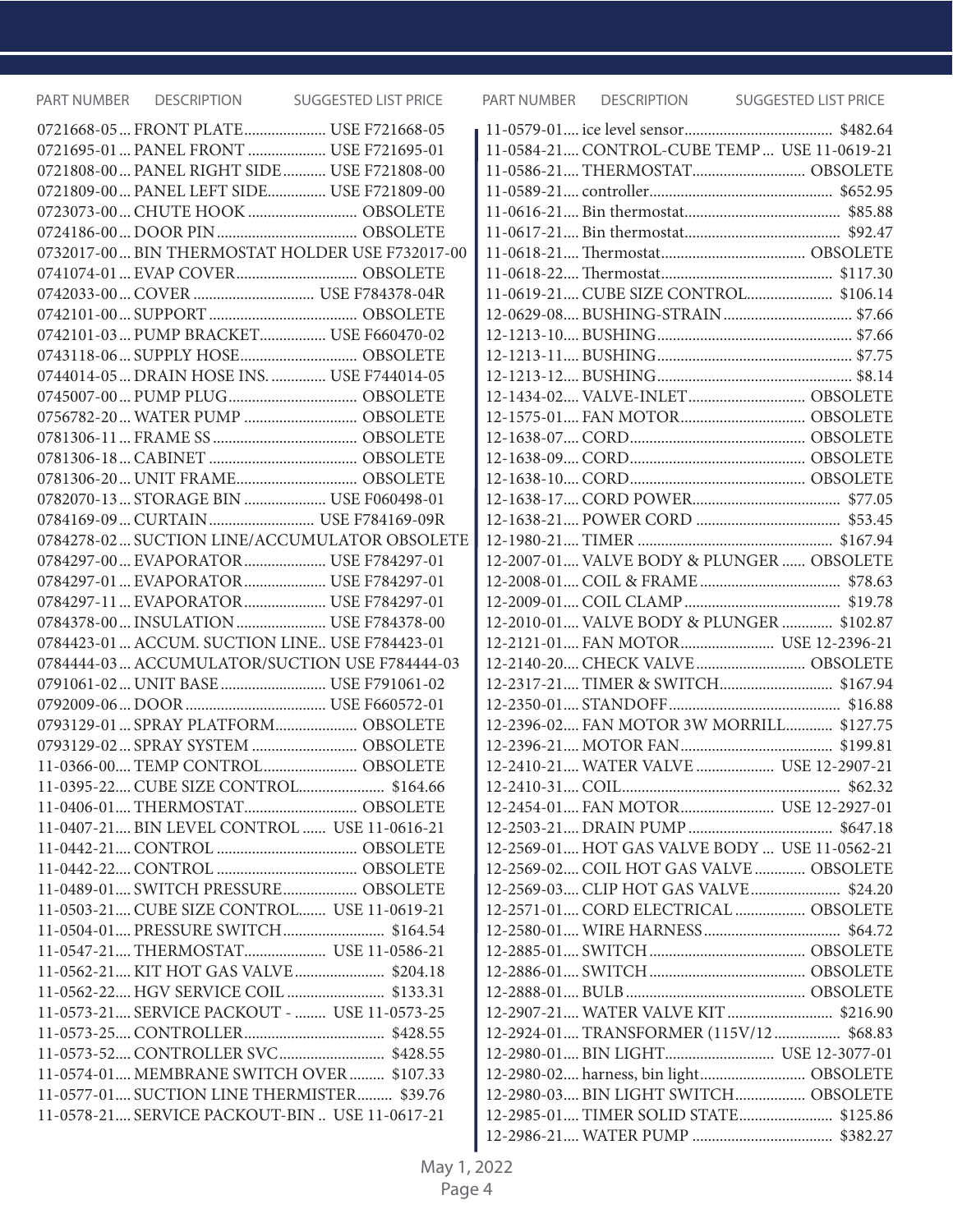| 12-2990-01 WATER VALVE 115V \$197.56     |  |
|------------------------------------------|--|
|                                          |  |
| 12-2992-01 WATER SENSOR HARNESS \$22.48  |  |
| 12-3000-01 HI VOLTAGE HARNESS U \$208.88 |  |
| 12-3000-02 HI VOLTAGE HARNESS L \$234.45 |  |
| 12-3003-01 BIN STAT HARNESS \$20.78      |  |
| 12-3024-01 MOTOR-GE 2.3W FAN  \$105.12   |  |
| 12-3039-01 harness, water sensor \$53.75 |  |
|                                          |  |
|                                          |  |
|                                          |  |
|                                          |  |
|                                          |  |
|                                          |  |
|                                          |  |
|                                          |  |
|                                          |  |
|                                          |  |
|                                          |  |
|                                          |  |
|                                          |  |
|                                          |  |
|                                          |  |
|                                          |  |
|                                          |  |
|                                          |  |
|                                          |  |
|                                          |  |
|                                          |  |
|                                          |  |
|                                          |  |
| 13-0825-01 MAGNETIC GASKET OBSOLETE      |  |
|                                          |  |
| 13-0825-04 GASKET DOOR OBSOLETE          |  |
| 13-0826-01 MAGNETIC GASKET \$73.68       |  |
| 13-0826-03 GASKET - GREY OBSOLETE        |  |
|                                          |  |
|                                          |  |
|                                          |  |
|                                          |  |
| 13-0883-01 DOOR GASKET OBSOLETE          |  |
| 13-0885-01 ESCUTCHEON  OBSOLETE          |  |
|                                          |  |
|                                          |  |
| 13-0909-01 GASKET - DOOR PER \$35.21     |  |
| 13-0949-01 DOOR GASKET OBSOLETE          |  |
|                                          |  |
| 15-0648-01 HINGE FILLER PLATE R \$37.76  |  |
| 15-0648-02 HINGE FILLER PLATE L  \$37.97 |  |
| 15-0648-03 FILLER PLATE RT.  OBSOLETE    |  |
| 15-0648-04 FILLER PLATE LT OBSOLETE      |  |

| 15-0656-01 BIN THERMOSTAT KNOB  OBSOLETE     |  |
|----------------------------------------------|--|
| 15-0657-01THERMOSTAT-KNOB OBSOLETE           |  |
|                                              |  |
| 15-0730-02 LABEL HANDLE DCE33 BLACK \$72.25  |  |
|                                              |  |
| 15-0731-02 LABLE HANDLE RFE33 BLACK OBSOLETE |  |
|                                              |  |
|                                              |  |
|                                              |  |
|                                              |  |
|                                              |  |
| 15-0813-01 HINGE LEFT  OBSOLETE              |  |
|                                              |  |
|                                              |  |
|                                              |  |
|                                              |  |
|                                              |  |
|                                              |  |
|                                              |  |
|                                              |  |
|                                              |  |
|                                              |  |
|                                              |  |
| 17-1423-01 DC33 SERVICE MANUAL OBSOLETE      |  |
| 17-1423-20 DC33 PARTS MANUAL  OBSOLETE       |  |
| 17-1622-01 CSW1/AC50 SERVICE MA \$12.06      |  |
| 17-1622-20 AC50/CSW1 PARTS MANU OBSOLETE     |  |
| 17-1680-02 RF33 SERVICE/PARTS M OBSOLETE     |  |
| 17-1855-01 CS55 SERVICE MANUAL  OBSOLETE     |  |
| 17-2143-01 RF33 SERVICE MANUAL  OBSOLETE     |  |
| 17-2143-20, RF33 PARTS MANUAL OBSOLETE       |  |
| 17-2391-01 DC33 SERVICE MANUAL OBSOLETE      |  |
| 17-2419-01, DCE33 SERVICE MANUAL  \$12.06    |  |
| 17-2419-20, DCE33 PARTS MANUAL OBSOLETE      |  |
| 17-2437-01, RFE33 SERVICE MANUAL \$12.06     |  |
| 17-2437-20 RFE33 PARTS MANUAL  OBSOLETE      |  |
| 17-2645-01 CSW45 SERVICE MANUAL \$30.24      |  |
| 17-2874-01 CSE60 SERVCIE MANUAL OBSOLETE     |  |
| 17-2992-01 SCV32 SERVICE MANUAL \$12.06      |  |
| 17-3191-02 USERS MANUAL SCC50 \$6.63         |  |
| 17-3191-03 USERS MANUAL SCC50 \$8.50         |  |
| 17-3264-01 SCC50 SERVICE MANUAL  \$13.15     |  |
| 18-2150-21 COMP. STARTING DEVIC  OBSOLETE    |  |
| 18-2150-24 COMP. START DEVICE C OBSOLETE     |  |
| 18-3705-01 MOUNTING BRACKET  OBSOLETE        |  |
|                                              |  |
|                                              |  |
| 18-4700-28 MOUNTING GROMMET \$11.55          |  |
|                                              |  |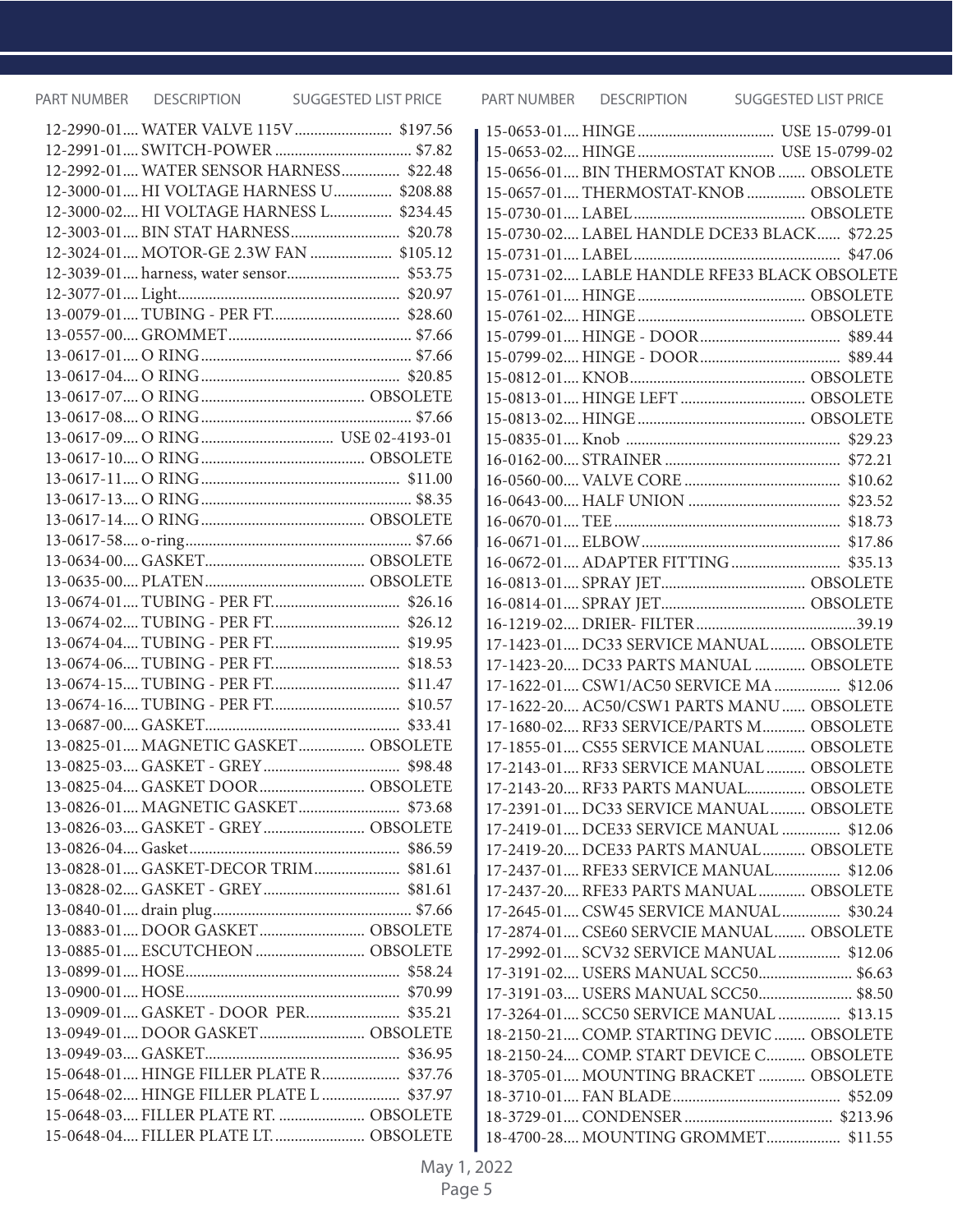| 18-4800-42 OVERLOAD MOTOR PROTE  OBSOLETE                   |
|-------------------------------------------------------------|
| 18-4800-44 RELAY - START  OBSOLETE                          |
| 18-4900-42 OVERLOAD MOTOR PROTE OBSOLETE                    |
| 18-6000-01 COMPRESSOR OBSOLETE                              |
|                                                             |
|                                                             |
| 18-7000-21 COMPRESSOR OBSOLETE                              |
| 18-8710-01 CONDENSOR  OBSOLETE                              |
| 18-8712-01 CONDENSER  OBSOLETE                              |
| 18-8713-01 FAN BLADE USE 02-4197-01                         |
| 18-8714-01 COMPRESSOR OBSOLETE                              |
|                                                             |
|                                                             |
| 18-8714-53 COVER RELAY  OBSOLETE                            |
|                                                             |
| 18-8723-01 FAN MOTOR USE A38464-001                         |
| 18-8725-21 FAN BLADE KIT OBSOLETE                           |
| 18-8752-10 VIBRATION PAD  OBSOLETE                          |
| 18-8752-11 NUT MOUNT-FAN BLADE \$8.27                       |
| 18-8752-12 SCREW - MOTOR MOUNT OBSOLETE                     |
|                                                             |
|                                                             |
|                                                             |
|                                                             |
|                                                             |
|                                                             |
|                                                             |
|                                                             |
|                                                             |
|                                                             |
| 18-8876-21 EVAPORATOR OBSOLETE                              |
| 18-8925-01 COMPRESSOR COPELAND OBSOLETE                     |
| 18-8939-21 COMPRESSOR TP80413 \$754.69                      |
|                                                             |
|                                                             |
| 18-8940-01 AC CONDENSER - 8X8 \$224.50                      |
|                                                             |
| 19-0343-01 CLEANER (CS 24 EA USE 19-0653-12                 |
| 19-0343-06 CLEANER (8 OZ BTL) OBSOLETE                      |
| 19-0653-12 CASE-12 - 16 OZ BOTTLE \$411.60                  |
| 19-0664-12 pre mixed cleaner-squirt bottle case 12 \$666.96 |
|                                                             |
| A19298-000 ACCUMULATOR FAB ASSE OBSOLETE                    |
|                                                             |
|                                                             |
| A22532-000  BIN INSERT  USE A22532-001                      |
|                                                             |
|                                                             |
| A24155-001  CURTAIN STIFFENER  \$43.51                      |
|                                                             |

| A28798-001 MOUNTING BRACKET  \$32.90       |  |
|--------------------------------------------|--|
| A28806-001  CONTROL BOX COVER  OBSOLETE    |  |
| A28861-001CABINET/SANDALWOOD OBSOLETE      |  |
| A28861-003CABINET/WHITE OBSOLETE           |  |
| A28861-023 CABINET-WHITE USE A38803-021    |  |
| A28861-024 CABINET - BLACK  USE A38803-022 |  |
|                                            |  |
| A29015-001  COMPRESSOR MTG. BRAC  \$27.78  |  |
| A29015-002 COMPRESSOR MTG. BRAC OBSOLETE   |  |
| A29043-001  DOOR HANDLE  OBSOLETE          |  |
| A29043-003 HANDLE DOOR - BLACK  \$133.36   |  |
| A29044-001  DOOR HANDLE  OBSOLETE          |  |
| A29044-003HANDLE DOOR - BLACK  OBSOLETE    |  |
| A29046-003DOOR/ALUMINUM OBSOLETE           |  |
| A29047-001 BULB HOLDER TUBE OBSOLETE       |  |
| A29067-020CONDENSOR/SHROUD OBSOLETE        |  |
| A29068-001CABINET/SANDALWOOD OBSOLETE      |  |
| A29068-002CABINET/WHITE OBSOLETE           |  |
| A29068-022CABINET-WHITE OBSOLETE           |  |
| A29068-024 CABINET/LINER - BLAC OBSOLETE   |  |
| A29102-001 SERVICE DOOR-REAR \$152.66      |  |
| A29411-001BACK PANEL-LOWER OBSOLETE        |  |
|                                            |  |
| A29412-001  BACK PANEL-UPPER  OBSOLETE     |  |
|                                            |  |
| A30969-002 STORAGE BIN  USE A36930-020     |  |
| A32073-001BASE ELECTRICAL BAFF \$10.14     |  |
|                                            |  |
|                                            |  |
|                                            |  |
| A32117-011DOOR-STAINLESS STEEL \$711.61    |  |
|                                            |  |
|                                            |  |
| A34323-001  CONTROL CUBE SIZE OBSOLETE     |  |
|                                            |  |
| A34877-001  COVER - SANDALWOOD  OBSOLETE   |  |
| A34877-002COVER - WHITE OBSOLETE           |  |
|                                            |  |
|                                            |  |
| A35364-008DOOR RFE33 WHITE OBSOLETE        |  |
|                                            |  |
|                                            |  |
|                                            |  |
|                                            |  |
| A35546-002 PANEL BACK  USE A35546-001      |  |
|                                            |  |
| A35548-001  SUCTION LINE  OBSOLETE         |  |
| A36486-020  KIT - RESERVOIR OVER  OBSOLETE |  |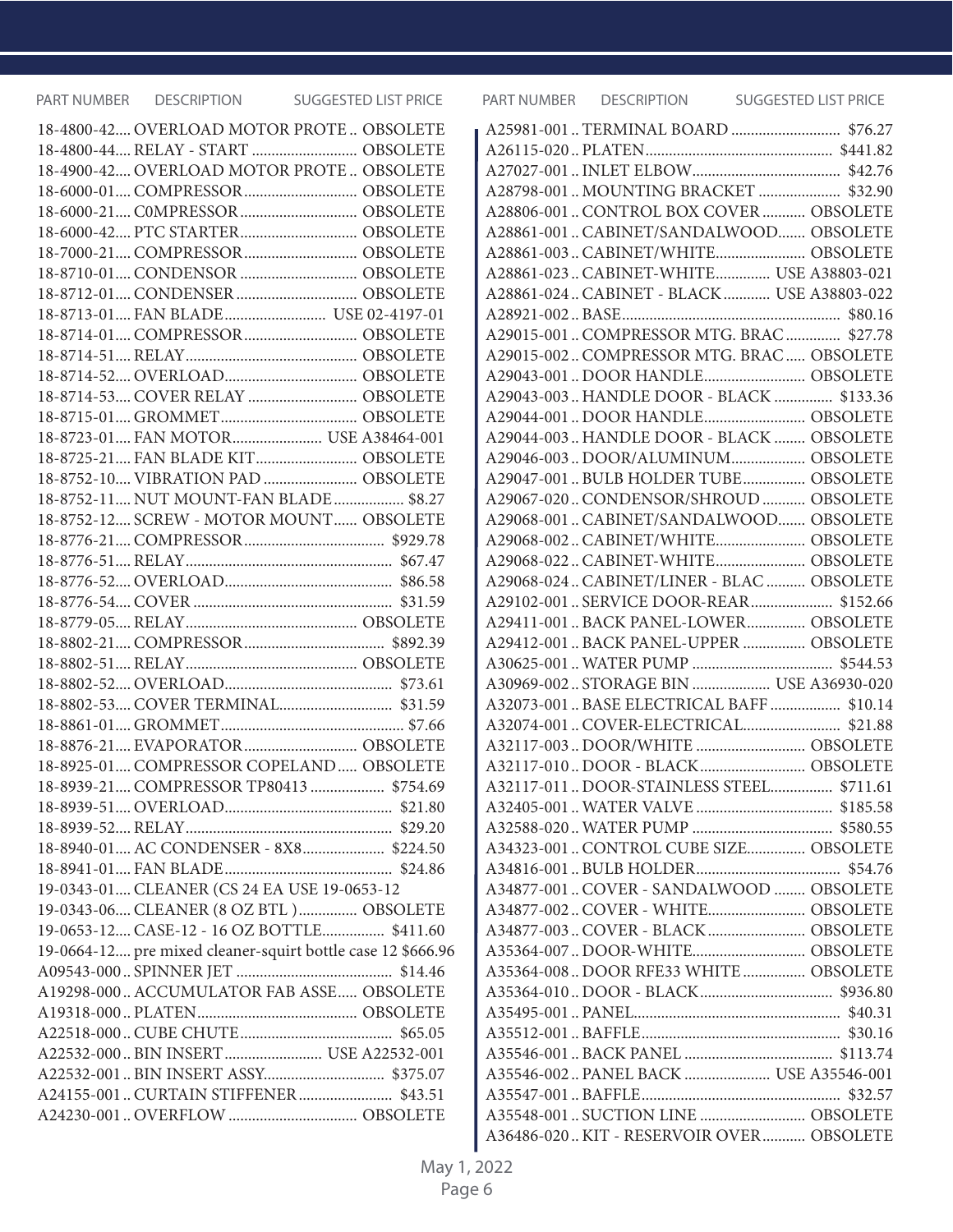| A36892-020 KIT DRAIN PUMP-DCE33 \$503.49         |  |
|--------------------------------------------------|--|
|                                                  |  |
| A36941-020 RELAY SERVICE KIT OBSOLETE            |  |
| A36942-020 RELAY SERVICE KIT OBSOLETE            |  |
| A37334-001  HOSE - PUMP DRAIN  \$139.41          |  |
| A37649-001  DRAIN PUMP - CSW45  OBSOLETE         |  |
|                                                  |  |
| A38406-001 SUCTION LINE ASSY  OBSOLETE           |  |
|                                                  |  |
| A38444-021  THERMISTER KIT  OBSOLETE             |  |
| A38445-021EVAPORATOR OBSOLETE                    |  |
|                                                  |  |
|                                                  |  |
|                                                  |  |
| A38803-022 CABINET - BLACK \$1,158.04            |  |
| A38846-001 BRACKET ALUMINUM  \$36.87             |  |
| A39030-023 WATER CONDUCTIVITY  \$121.11          |  |
|                                                  |  |
|                                                  |  |
| A39362-001. TOP PANEL WHITE OBSOLETE             |  |
| A39362-002TOP PANEL BLACK  OBSOLETE              |  |
| A39362-003TOP PANEL STAINLESS \$134.22           |  |
|                                                  |  |
| A39364-001. TP HNE BRACKET RH-WHITE OBSOLETE     |  |
| A39364-002TP BRACKET RH-BLACK  OBSOLETE          |  |
| A39364-003TP HNGE BRKT RH-STAINLESS \$32.25      |  |
| A39364-004. TOP HINGE BRACKET LH-WHITE \$66.21   |  |
| A39364-005TP HNG BRACKET LH-BLACK OBSOLETE       |  |
| A39364-006 TP HINGE BRACKET LH-STAINLESS \$32.25 |  |
| A39370-001 BRACKET DUAL PRESSUR  \$21.02         |  |
|                                                  |  |
|                                                  |  |
| A39379-001  BIN STAT BRACKET  \$15.24            |  |
| A39381-001 SRVCE PANEL FRONT-WHITE OBSOLETE      |  |
| A39381-002 SERVICE PNL FRONT-BLACK OBSOLETE      |  |
| A39381-003 SERVICE PANEL FRONT-STAINLESS \$31.40 |  |
| A39384-001HEAT EXCHANGE ASSEMB \$222.15          |  |
| A39385-001BIN HINGE BRKT RIGHT-WHITE \$43.94     |  |
| A39385-002 BTTM HNGE BRKT RT-BLACK OBSOLETE      |  |
| A39385-003 BTM HNGE BRKET RT-STAINLESS \$40.83   |  |
| A39385-004 BTTM HNG BRKT LEFT-WHITE OBSOLETE     |  |
| A39385-005 BTTM HINGE BRKT LEFT-BLACK. \$34.50   |  |
| A39385-006 BTM HNG BRKT  USE A39385-003          |  |
| A39389-001 BRKT WATER AND DRAIN  \$10.55         |  |
| A39390-001 HANDLE SUPPORT BRACKET  \$15.59       |  |
| A39392-001 FRONT SERVICE PANEL  \$10.83          |  |
|                                                  |  |
| A39424-001. FAN BRACKET  USE A39555-001          |  |
| A39462-021 KIT-DRAIN PUMP SERVICE-SCC \$1,206.94 |  |
|                                                  |  |

| A39531-001  breaker w/bearing \$1,264.05              |  |
|-------------------------------------------------------|--|
|                                                       |  |
|                                                       |  |
|                                                       |  |
|                                                       |  |
|                                                       |  |
|                                                       |  |
|                                                       |  |
| A39775-001  reservoir mounting bracket \$23.36        |  |
|                                                       |  |
| A39789-001 reservoir w/valve and cover USE A40664-001 |  |
|                                                       |  |
| A39825-001  pump model rain shield  \$41.03           |  |
| A39826-001  water line brace  USE A39693-001          |  |
|                                                       |  |
| A39918-001  SOLID STATE TIMER KIT \$228.12            |  |
|                                                       |  |
|                                                       |  |
| A40664-001  RESERVOIR ASSEMBLY  186.27                |  |
|                                                       |  |
| F060529-00 SPRAY COVERS KIT NEU 27.02                 |  |
|                                                       |  |
| F060529-01 SPRAY COVER - SET OF 3 USE F060529-00      |  |
| F281900-04 TUBE - PER METER  \$52.62                  |  |
|                                                       |  |
|                                                       |  |
| F610159-02 HOSE DRAIN OBSOLETE                        |  |
|                                                       |  |
|                                                       |  |
|                                                       |  |
| F620057-45 COMP. RELAY 230/50/6 286.58                |  |
|                                                       |  |
|                                                       |  |
|                                                       |  |
|                                                       |  |
|                                                       |  |
|                                                       |  |
|                                                       |  |
| F620264-11 CONTROL CUBE SIZE \$167.97                 |  |
|                                                       |  |
|                                                       |  |
| F620306-51 HOT GAS VALVE COIL  \$232.86               |  |
|                                                       |  |
| F620443-01 HI TEMP CUT OUT  OBSOLETE                  |  |
|                                                       |  |
|                                                       |  |
| F630020-01 FILTER - REFRIGERATI  \$16.43              |  |
|                                                       |  |
|                                                       |  |
|                                                       |  |